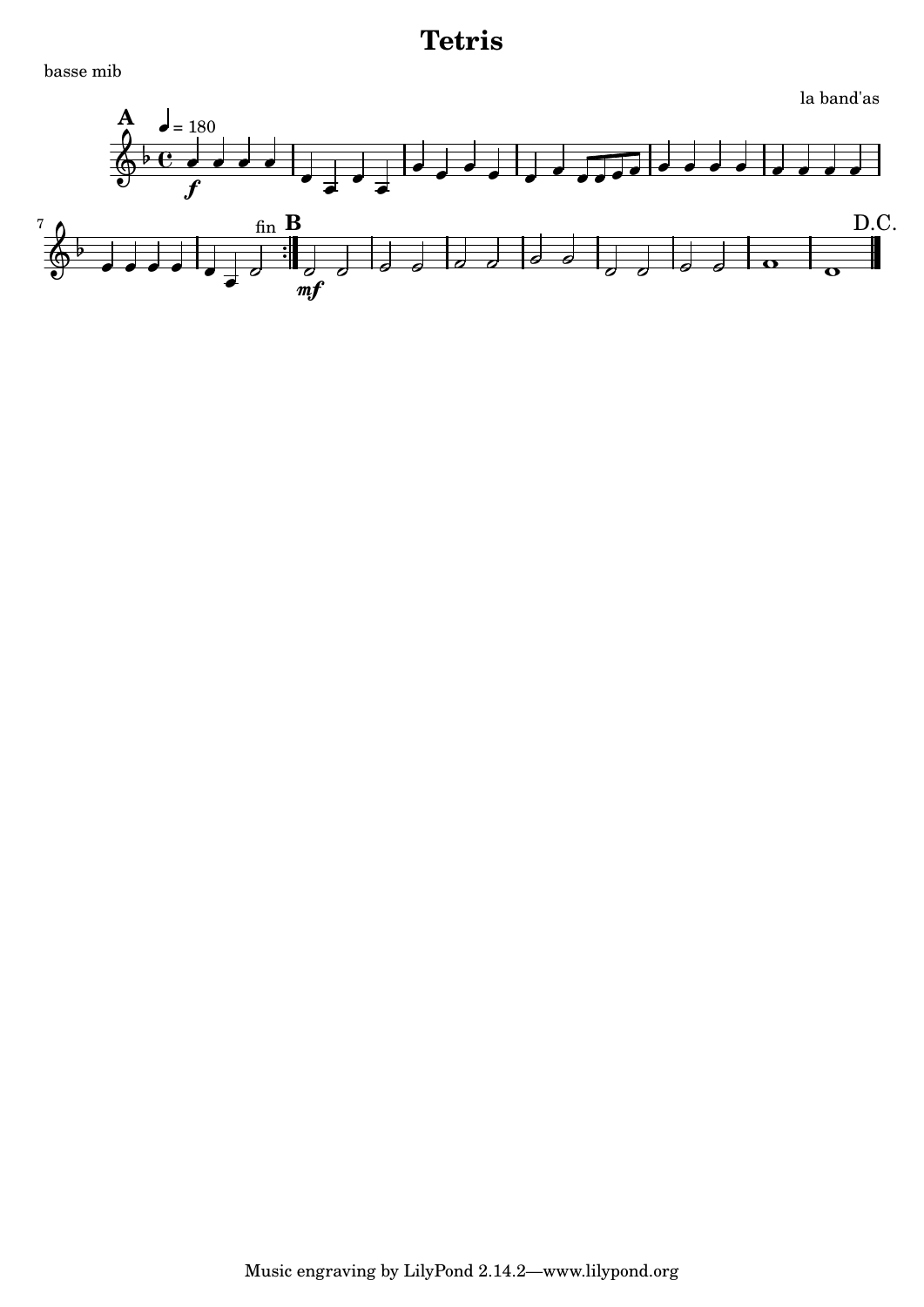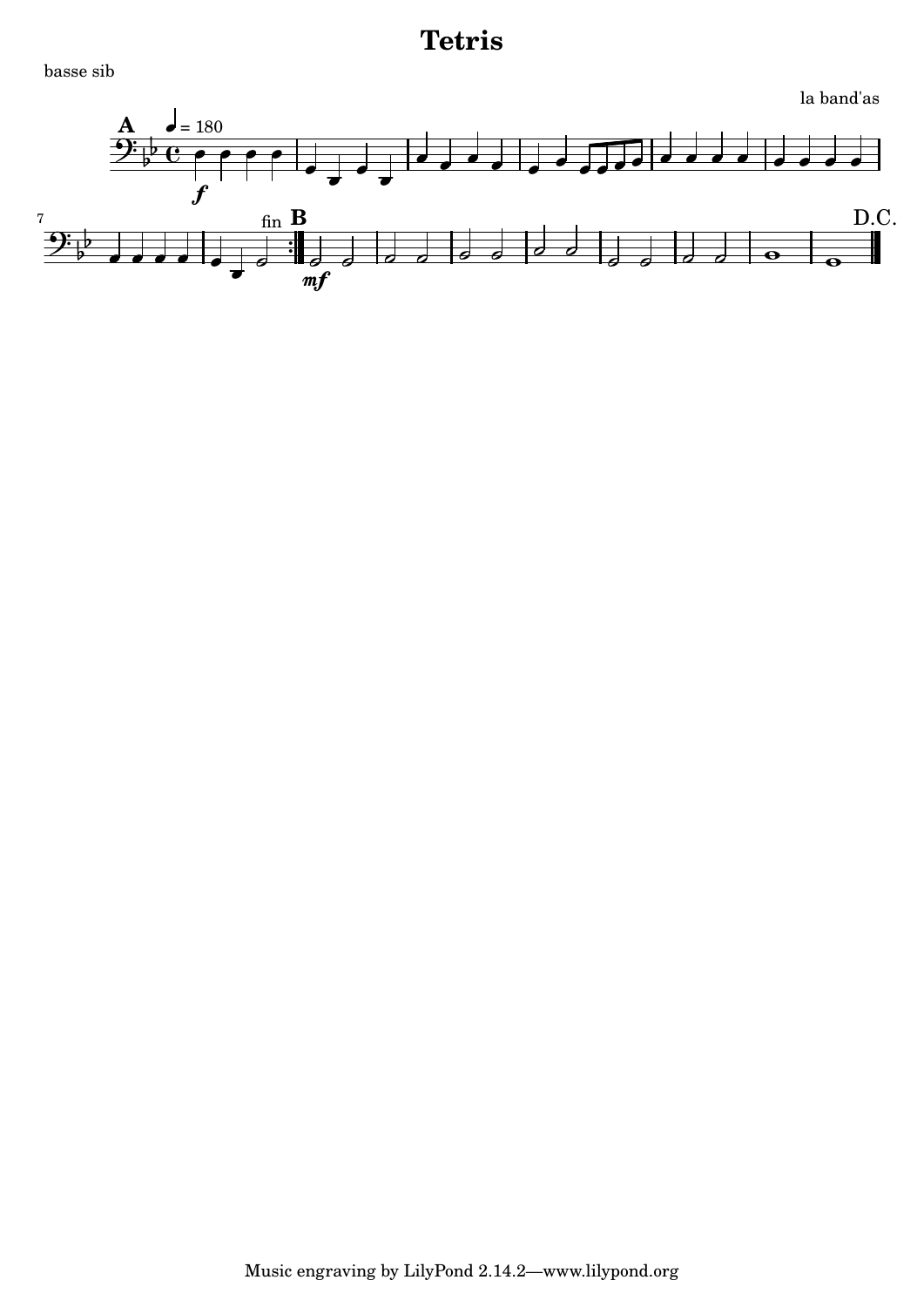

la band'as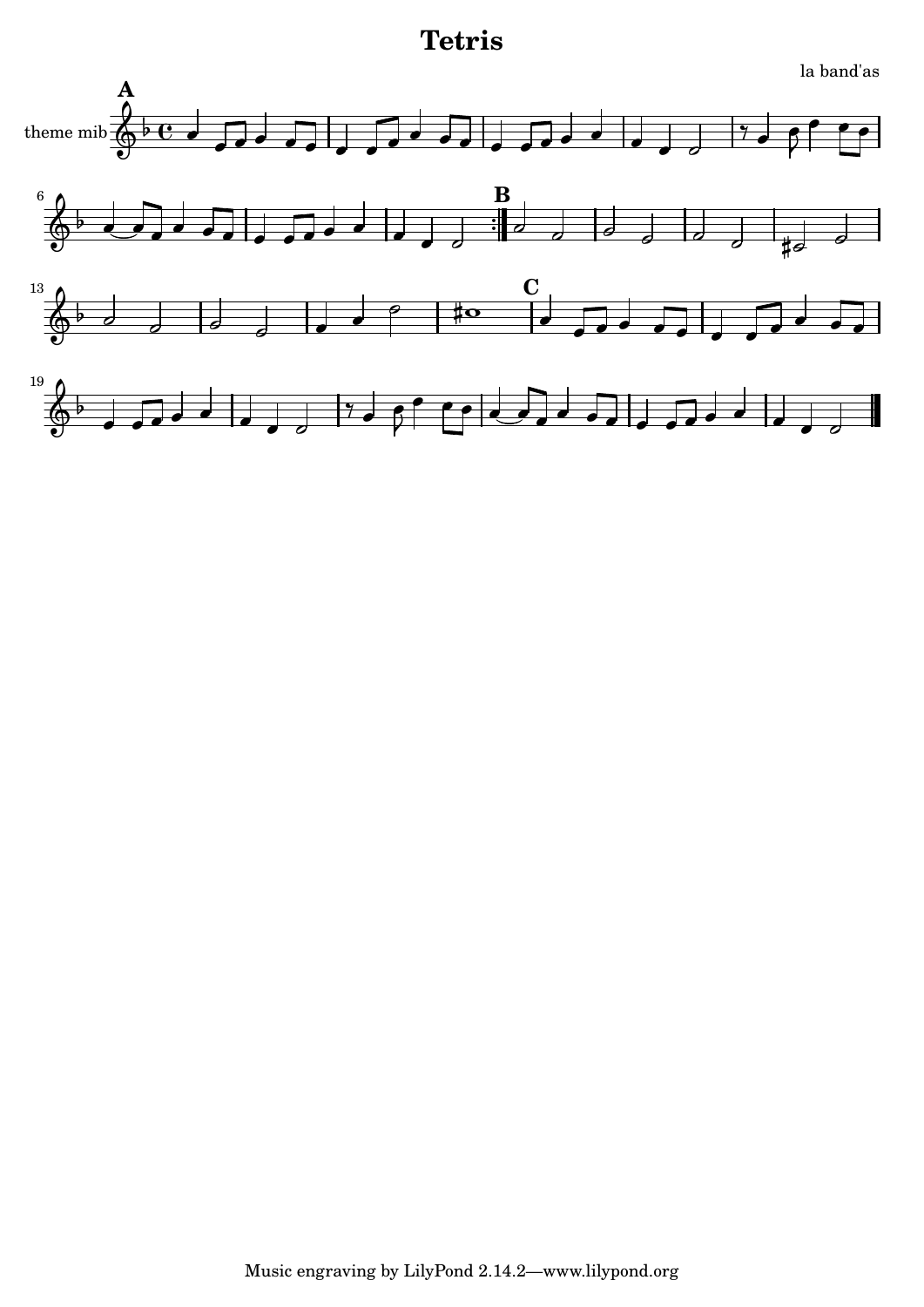theme ut

```
la band'as
```
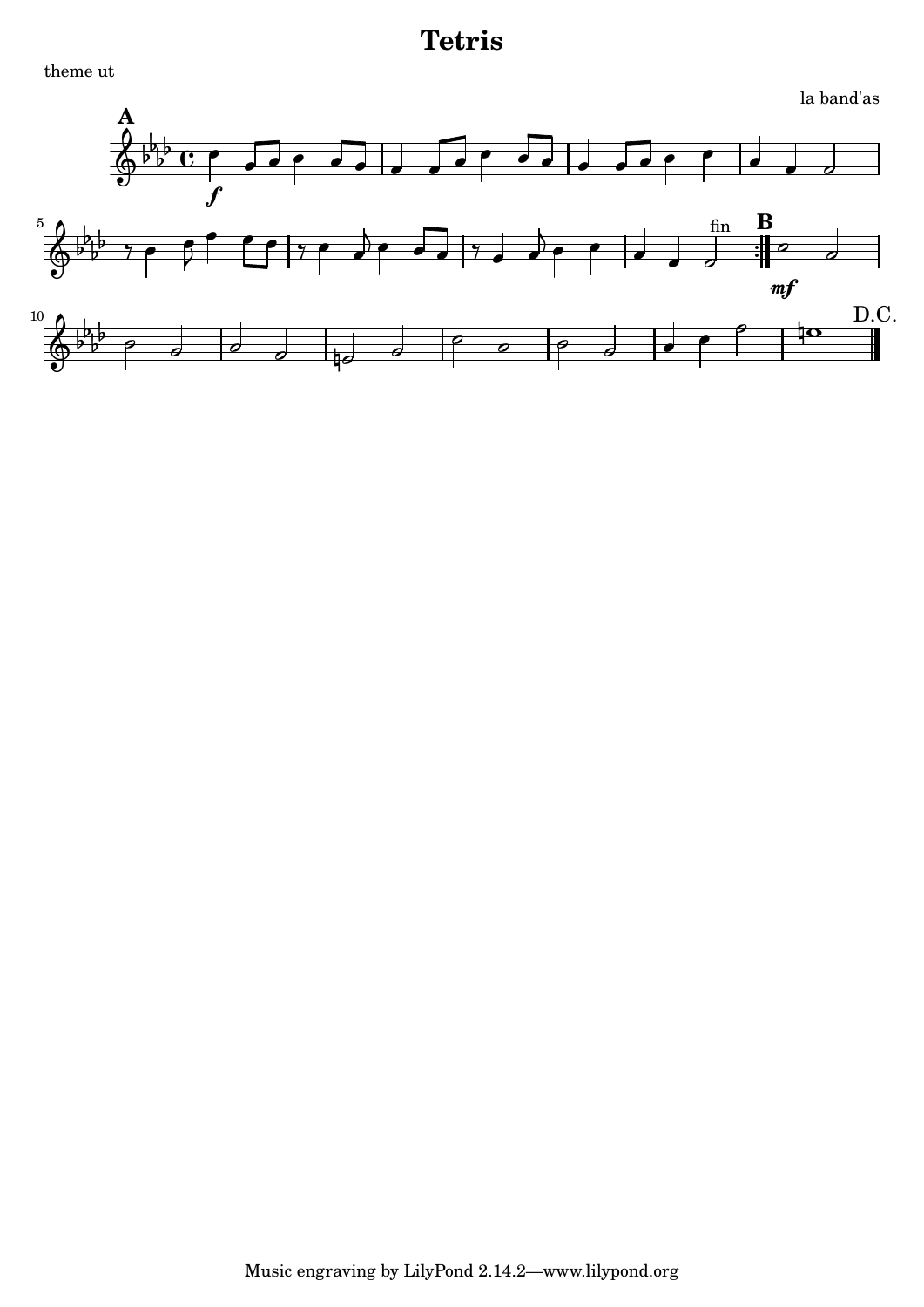